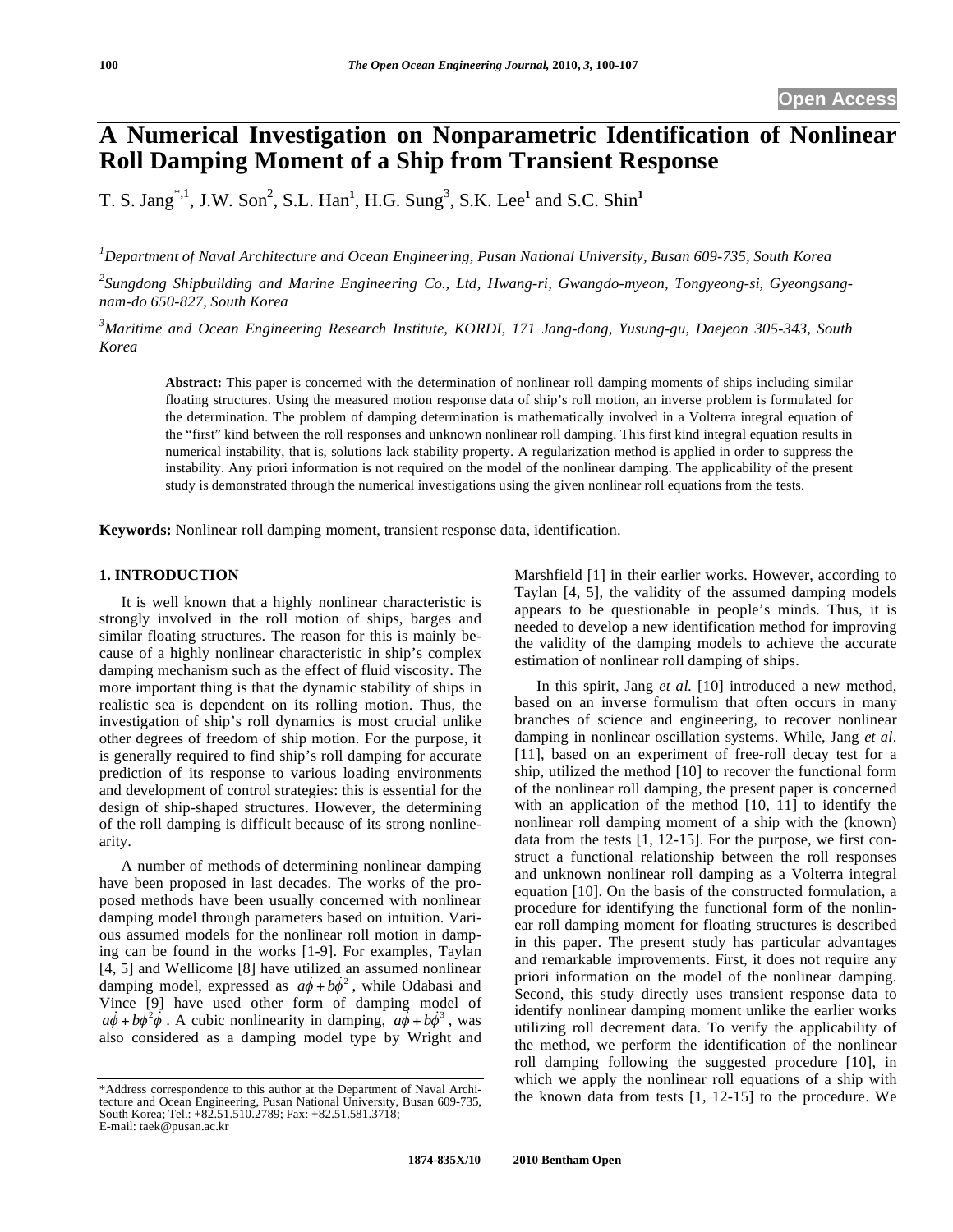succeed in recovering the nonlinear roll damping moment of a ship in an accurate and stable manner.

## **2. ROLL MOTION'S EQUATION**

In the case of ship roll motion, the roll angle  $\phi$  is governed by a nonlinear ordinary differential equation of motion in the form:

$$
I\ddot{\phi} + c(\dot{\phi}) + k(\phi) = 0 \tag{1}
$$

where *I* denotes the total roll inertia and  $c(\phi)$ ,  $k(\phi)$  are the nonlinear damping and restoring functions, respectively. The nonlinear restoring function usually has the form as odd series in  $\phi$  [16]:

$$
k(\phi) = \sum_{j=1,3,...} k_j \phi^j = k_i \phi + \tilde{k}(\phi)
$$
 (2)

where  $\tilde{k}$  the nonlinear part for the restoring function is represented. With Eq.  $(2)$ , Eq. $(1)$  can be rewritten as

$$
I\ddot{\phi} + c(\dot{\phi}) + k_1 \phi + \tilde{k}(\phi) = 0 \tag{3}
$$

For the purpose of the identification of the nonlinear damping function  $c(\phi)$ , the differential equation for the nonlinear roll motion in Eq. (3) is transformed into an equivalent nonlinear integral equation: it is generally known that integral operators are stable, whereas differential operators are usually unstable [10, 11]. From the concept of variation of parameters or variation of constants [10, 11, 17], Eq. (3) can be transformed to following nonlinear Volterra integral equation as follows

$$
\phi(t)=\alpha\phi_{_{\rm l}}(t)+\beta\phi_{_{\rm 2}}(t)-\int_{{\scriptscriptstyle 0}}^t\frac{\phi_{_{\rm l}}(\tau)\phi_{_{\rm 2}}(t)-\phi_{_{\rm l}}(t)\phi_{_{\rm 2}}(\tau)}{IW(\tau)}\left[c(\dot\phi(\tau))+\tilde k\big(\phi(\tau)\big)\right]\;d\tau\cdot\big(4)
$$

with the initial conditions

$$
\phi(0) = \alpha, \quad \dot{\phi}(0) = \beta \tag{5}
$$

In Eq. (4),  $\phi_1(t)$  and  $\phi_2(t)$  are chosen to satisfy the following initial value problems [10, 11]

$$
I\ddot{\phi}_1 + k_1\phi_1 = 0, \quad \phi_1(0) = 1, \quad \dot{\phi}_1(0) = 0
$$
  
\n
$$
I\ddot{\phi}_2 + k_1\phi_2 = 0, \quad \phi_2(0) = 0, \quad \dot{\phi}_2(0) = 1
$$
\n(6)

and the Wronskian *W* is defined as

$$
W(t) = \begin{vmatrix} \phi_1(t) & \phi_2(t) \\ \vdots & \vdots \\ \phi_1(t) & \phi_2(t) \end{vmatrix} . \tag{7}
$$

# **3. IDENTIFICATION PROCEDURE FOR THE NON-LINEAR DAMPING**

If the restoring function  $k(\phi)$  is known a priori and the (transient) roll angle  $\phi(t)$  and angular velocity  $\phi(t)$  are measured during the roll motion with the initial conditions in Eq. (5), then Eq. (4) becomes an Volterra type integral equation of the first kind for  $x(t)$  in Eq. (8), because the lefthand-side of Eq. (8) can be known using the initial conditions  $\alpha$ ,  $\beta$  in Eq. (5) and  $\phi_1(t)$ ,  $\phi_2(t)$  which satisfy Eq. (6) [10, 11, 17, 18]:

$$
y(t) = \int_0^t K(t, \tau) x(\tau) d\tau
$$
 (8)

where  $x$ ,  $y$  and  $K$  are defined respectively as follows,

$$
x(t) = -c(\dot{\phi}(t))
$$
\n(9)

$$
y(t) = \phi(t) - \alpha \phi_{\scriptscriptstyle 1}(t) - \beta \phi_{\scriptscriptstyle 2}(t) + \int_0^t \frac{\phi_{\scriptscriptstyle 1}(\tau) \phi_{\scriptscriptstyle 2}(t) - \phi_{\scriptscriptstyle 1}(t) \phi_{\scriptscriptstyle 2}(\tau)}{IW(\tau)} \left[ \tilde{k} \big(\phi(\tau)\big) \right] d\tau \tag{10}
$$

$$
K(t,\tau) = \frac{\phi_1(\tau)\phi_2(t) - \phi_1(t)\phi_2(\tau)}{IW(\tau)}
$$
\n(11)

Eq. (8) appears to be a Volterra type of nonlinear integral equation of the first kind for *x* . From theory of first kind integral equations, it is known that the first kind integral equation (8) having the regular kernel such as *K* in Eq. (11) turns out to be ill-posed in the sense of stability [19]. The solution is concerned with numerical instability which will affect the performance of the present nonlinear damping identification. Unfortunately, the introduction of direct numerical methods only produces a solution with an arbitrarily large error because of the lack of stability (or ill-posedness). In fact, a direct discretization of the right hand side of Eq. (8) results in a matrix in which the condition number is extremely large so that the numerical inverse of the matrix does not work because the determinant of the matrix is nearly zero [10, 18, 20-26]. In order to overcome the difficulty of the numerical instability, a regularization method (i.e., stabilization technique) is introduced. A regularization is known as a powerful method to solve the unwelcome unstable numerical difficulty: in fact, it is a stabilization technique which suppresses the lack of stability (or instability) by adding an artificial stability property to the present problem.

The solution  $x(t)$  to the integral equation (8) can be obtained by the following iteration, known as Landweber's regularization [10, 11, 18, 20-23, 27],

$$
x_m = (I - \lambda L^* L) x_{m-1} + \lambda L^* y, \quad m = 1, 2... \qquad (12)
$$

for a real positive constant  $\lambda$  such that  $0 < \lambda < 1/ ||L||_2^2$ , where

 $\|\cdot\|_2$  refers to the  $L_2$  norm [19]. In Eq. (12), the operator *L* is defined as follows, for an arbitrary function  $b(t)$ ,

$$
Lb = \int_0^t K(t, \tau) b(\tau) d\tau
$$
\n(13)

and  $\overrightarrow{L}$  represents the adjoint operator of  $L$  and *I* represents the identity operator [19]. Because the iteration converges to the solution for an arbitrary initial guess  $x_0$ , for convenience, we start with the initial guess of zero function in this paper [10, 11, 18, 20-26]:

$$
x_0 = 0 \tag{14}
$$

With the (obtained)  $x$  by using the iteration in Eq. (12), Eq. (9) enables the desired damping function  $c(\phi(t))$  to be determined since the angular velocity  $\phi(t)$  is assumed to be measured.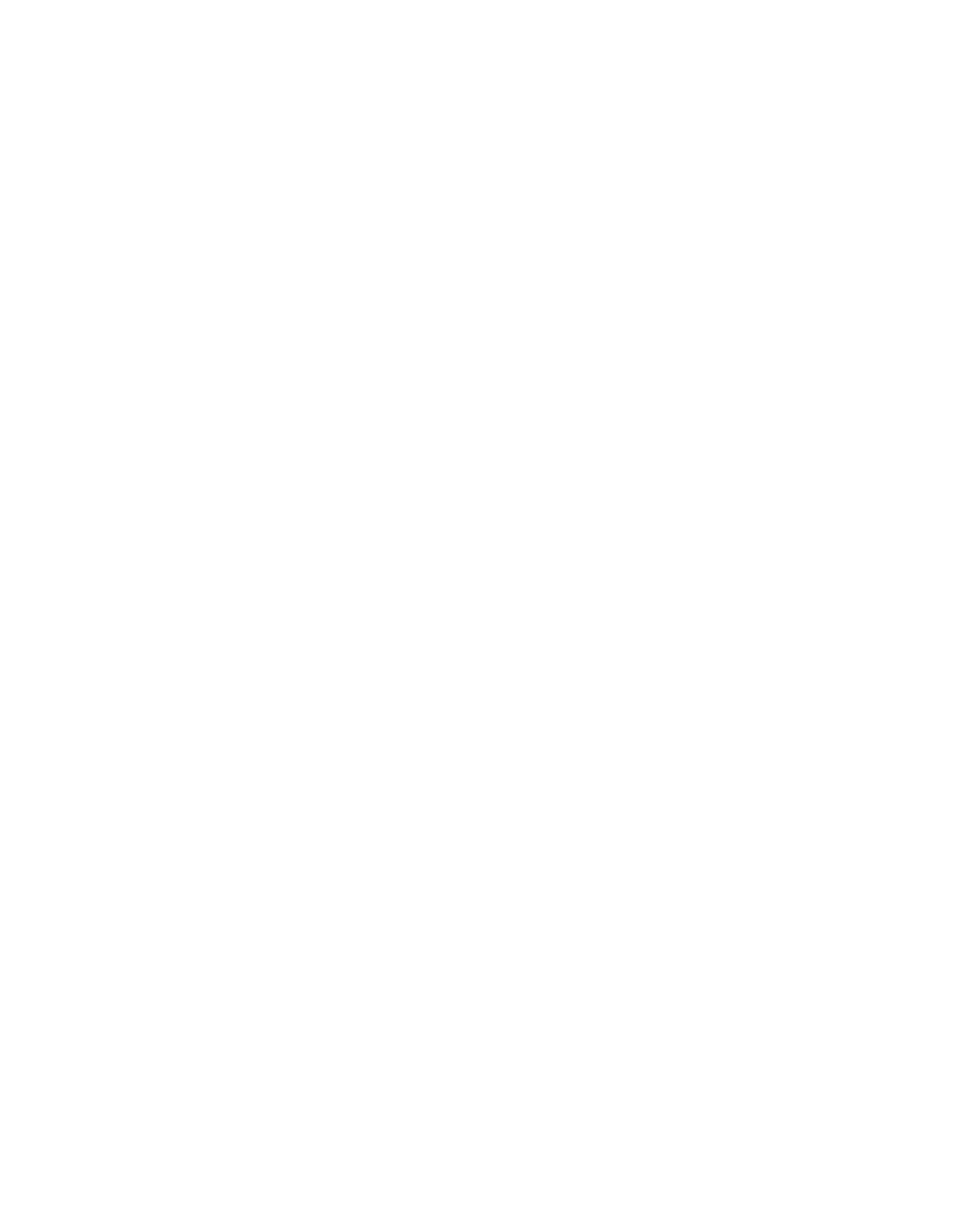

**Fig. (5).** Re-simulated motion responses by using the identified nonlinear damping function in Fig. (**4**).



**Fig. (6).** Simulated motion responses of Eq. (19) for the initial conditions  $\phi(0) = 0.21$  and  $\dot{\phi}(0) = 0$ .

with the exact one in Eq. (16). In order to verify the rationality and validity of the present method, the comparison is carried out in Fig. (**4**) with those from a conventional scheme (i.e., parametric identification), which uses the roll decrement data to estimate the coefficient of the prescribed roll model [16]. For the conventional parametric estimation, the

nonlinear damping model is assumed to be  $v_1 \dot{\phi} + v_2 |\dot{\phi}| \dot{\phi}$ . It is

shown that the result in Fig. (**4**) is also well coincident with the one from the well-known conventional method. Finally, we re-simulate the roll motion of ship through the angular displacement and angular velocity by using the determined nonlinear damping function in Fig. (**4**). Fig. (**5**) shows the roll simulation, which is compared to the exact one and the one from conventional method: it may be hard to find disagreement. This justifies the applicability of the present inverse method to the detecting of the nonlinear roll damping of a ship.

We finish this section with giving another example of cubic nonlinear damping. The model suggested by Wright and Marshfield [1, 14, 15] is

$$
\ddot{\phi} + \mu_1 \dot{\phi} + \mu_3 \dot{\phi}^3 + \omega_0^2 (1 - 1.402 \phi^2 + 0.271 \phi^4) \phi = 0 \tag{19}
$$

where  $\mu_1 = 0.172$ ,  $\mu_3 = 0.108$ ,  $\omega_0 = 5.278$ . Thus, in this case,

$$
c(\dot{\phi}) = \mu_1 \dot{\phi} + \mu_3 \dot{\phi}^3 \text{ and}
$$
 (20)

$$
\tilde{k}(\phi) = \omega_0^2 (-1.402\phi^2 + 0.271\phi^4)\phi
$$
\n(21)

With the initial conditions  $\phi(0) = 0.21$  and  $\phi(0) = 0$ , all the concerning calculations are performed in the same way just above. (Figs. **6** and **7**) show the results for the simulated motion responses and phase diagrams of the model equation (19). Through the iteration in Eq. (12), the solution for the integral equation which corresponds to the motion responses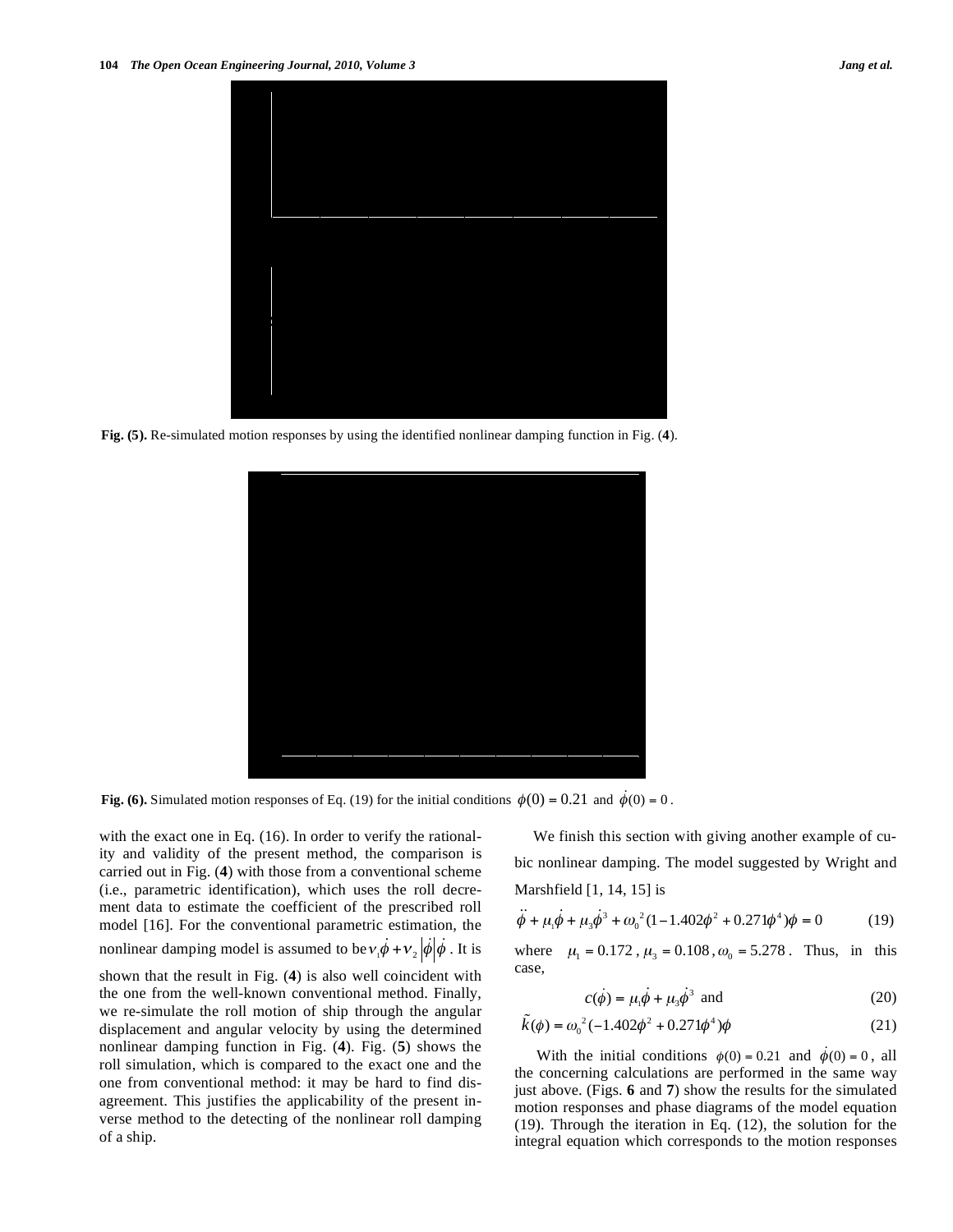

**Fig. (7).** Phase planes for the model equation (19).



**Fig. (8).** Comparison of the iterative solution  $x_m$  with the exact solution  $x(t) = -c[\dot{\phi}(t)]$  when  $m = 10^3$ .

in Fig. (**6**) can be obtained: the numerical solution is depicted in Fig. (8) when the number of iterations is  $m = 10^3$ . It is clear that the (iterated) solution and the exact solution are in a good agreement. The results in Fig. (**8**) enable the desired nonlinear damping function to be determined by the same way as illustrated in the first (above) example. The determined nonlinear damping function is shown and compared with the one from the conventional parametric identification method in Fig. (**9**). Fig. (**10**) illustrates the resimulated roll responses of ship by using the determined nonlinear damping function: the comparison of the resimulated result is also depicted. In this second example having cubic nonlinear damping, it is concluded that the present inverse method is well justified for detecting the nonlinear roll damping of a ship.

### **5. CONCLUSIONS**

This paper treats the determination of nonlinear roll damping moments of ships and ship-shaped floating structures. However, the problem of determination is related with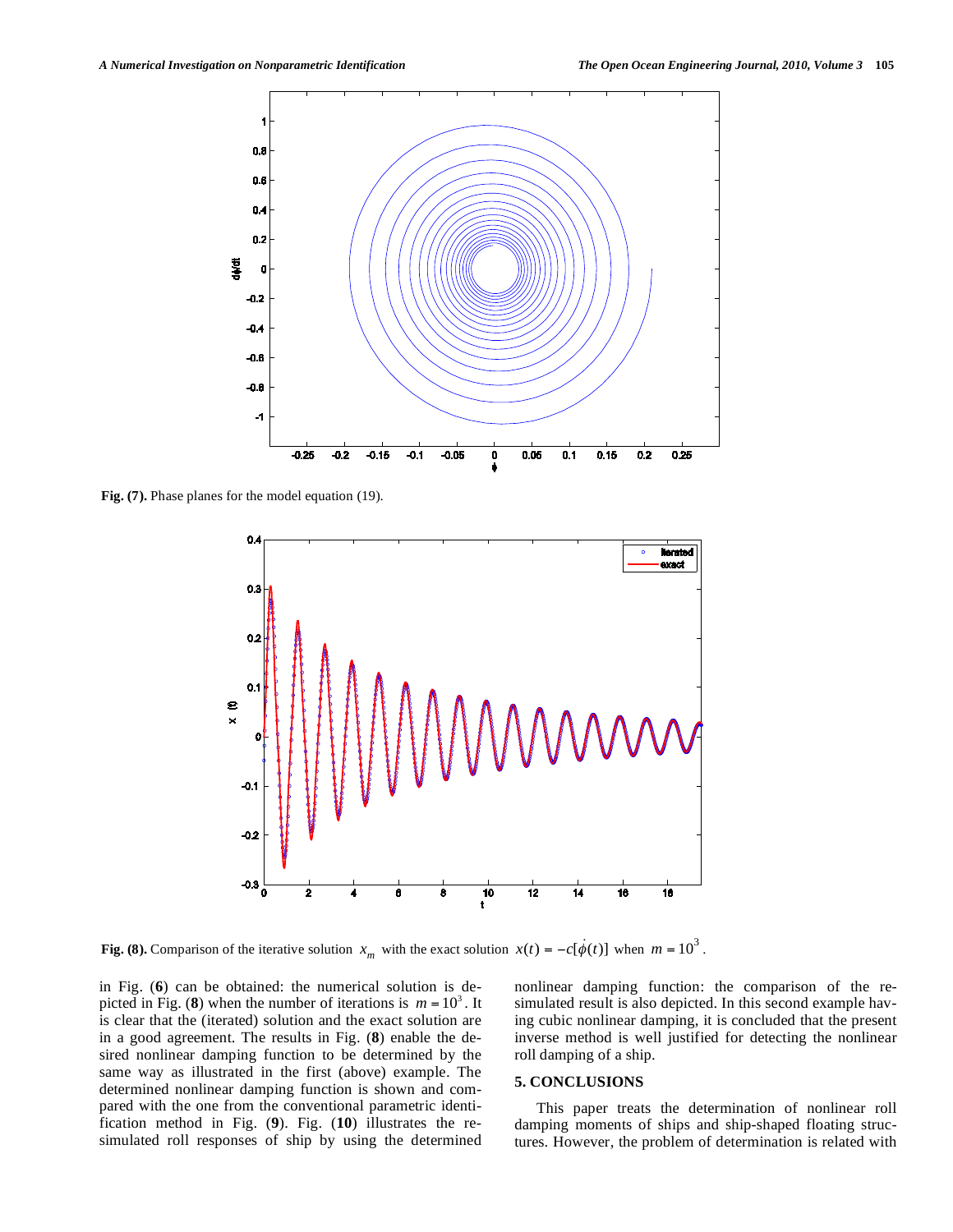

**Fig. (9).** Illustration of the identified nonlinear damping function compared with the exact function in Eq. (20).



**Fig. (10).** Re-simulated motion responses by using the identified nonlinear damping function in Fig. (**9**).

the first kind integral equation, which leads to an ill-posed problem. Thus, its solution lacks stability property. Landweber's regularization is used to tackle the difficulty. Through the regularization process, the functional form of nonlinear damping moments is recovered [10, 11]. Two different kinds of nonlinear model equations for roll motion are introduced for the numerical investigations: data from the tests [1, 12- 15] are used for the numerical study. The present study demonstrates that the method [10, 11] can be a good strategy which identifies the nonlinear roll damping moments of ships.

### **ACKNOWLEDGMENTS**

This work (the first author: Prof. T.S. Jang) was supported by the Mobile Harbor Project of the Korea Advanced Institute of Science and Technology funded by the Ministry of Education, Science and Technology, Korea. The fourth author (Dr. H.G. Sung) acknowledges support from a grant from Ministry of Knowledge and Economics of Korea through the principal R&D program: Core Methodologies for Design of LNG FSRU's Structure and Mooring System.